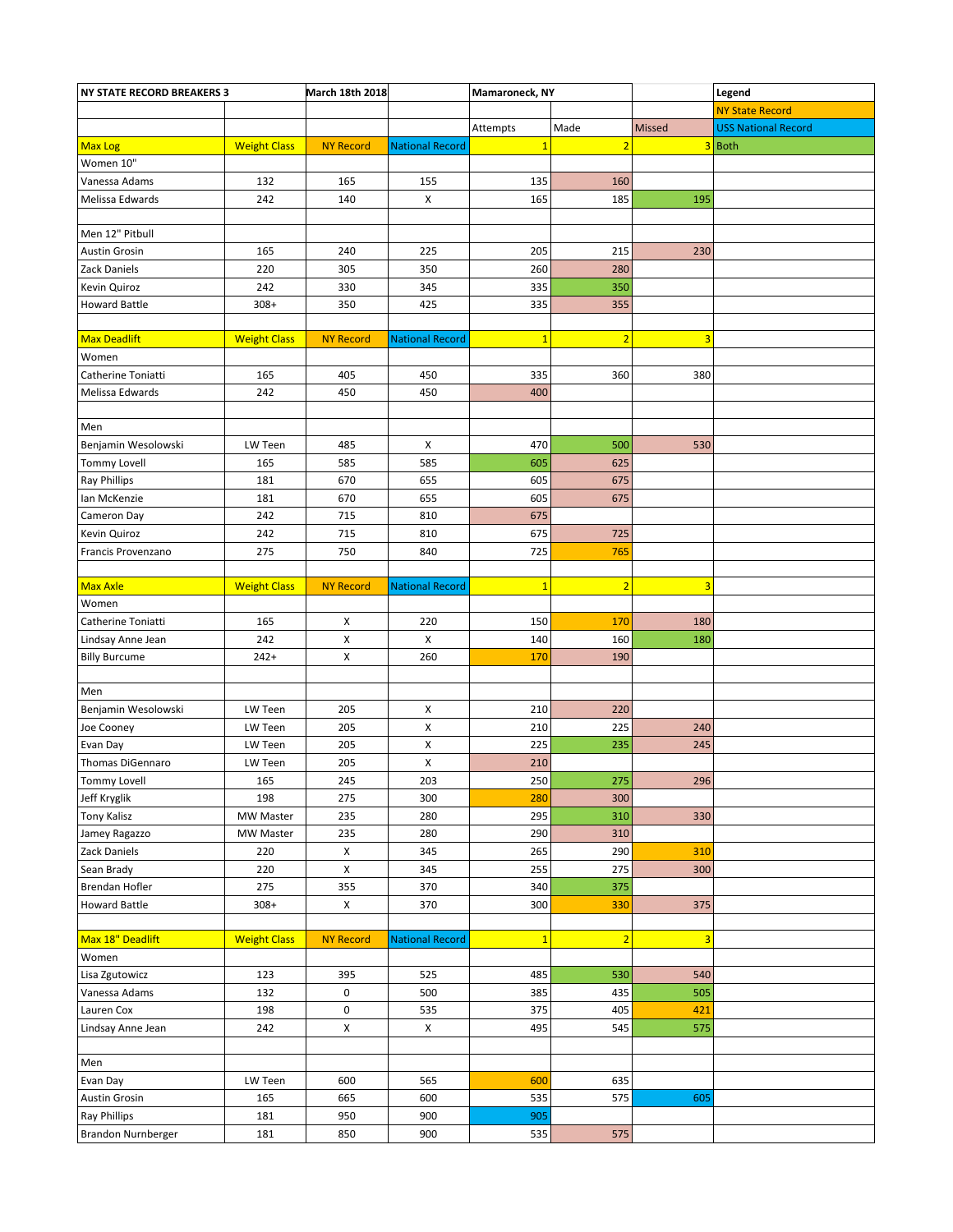| Jeff Kryglik               | 198                 | 655                   | 900           | 660            | 700                     |     |  |
|----------------------------|---------------------|-----------------------|---------------|----------------|-------------------------|-----|--|
| Jamey Ragazzo              | MW Master           | 805                   | 850           | 720            | 760                     |     |  |
| Cameron Day                | 242                 | 835                   | 885           | 740            | 800                     |     |  |
| <b>Rick Hoole</b>          | 275                 | $\pmb{\times}$        | 1050          | 680            | 700                     | 720 |  |
| Francis Provenzano         | 275                 | X                     | 1050          | 800            |                         |     |  |
| <b>Howard Battle</b>       | $308+$              | X                     | 1055          | 605            |                         |     |  |
|                            |                     |                       |               |                |                         |     |  |
| Log for Reps               | <b>Weight Class</b> | <b>Current Record</b> | <b>Weight</b> | Reps           |                         |     |  |
| Women 10"                  |                     |                       |               |                |                         |     |  |
| Vanessa Adams              | 132                 | 102X12                | 120           | 8              |                         |     |  |
|                            |                     |                       |               |                |                         |     |  |
| Men 12"                    |                     |                       |               |                |                         |     |  |
| Evan Day                   | LW Teen             | 175x6                 | 180           | 9              |                         |     |  |
| Thomas DiGennaro           | LW Teen             | 175x6                 | 180           | 3              |                         |     |  |
| Austin Grosin              | 165                 | X                     | 220           | $\mathbf{1}$   |                         |     |  |
| Ian McKenzie               | 181                 | 200X12                | 220           | 3              |                         |     |  |
| Utah Perham                | 198                 | 250x3                 | 250           | $\overline{a}$ |                         |     |  |
| Jeff Kryglik               | 198                 | 250X3                 | 250           | $\overline{4}$ |                         |     |  |
| <b>Tony Kalisz</b>         | MW Master           | 220x4                 | 220           | 11             |                         |     |  |
| <b>Howard Battle</b>       | $308+$              | 280x7                 | 310           | $\overline{2}$ |                         |     |  |
|                            |                     |                       |               |                |                         |     |  |
| Deadlift for Reps          | <b>Weight Class</b> | <b>Current Record</b> | <b>Weight</b> | Reps           |                         |     |  |
| Women                      |                     |                       |               |                |                         |     |  |
| Lindsay Anne Jean          | 242                 | X                     | 400           | $\mathbf{1}$   |                         |     |  |
|                            |                     |                       |               |                |                         |     |  |
| Men                        |                     |                       |               |                |                         |     |  |
| Evan Day                   | LW Teen             | 405x3                 | 405           | 8              |                         |     |  |
| Thomas DiGennaro           | LW Teen             | 405x3                 | 405           | 5              |                         |     |  |
| Ray Phillips               | 181                 | 475x12                | 475           | 14             |                         |     |  |
| Ian McKenzie               | 181                 | 475x12                | 475           | 14             |                         |     |  |
|                            |                     |                       |               |                |                         |     |  |
|                            |                     |                       |               |                |                         |     |  |
| Axle for Reps              | <b>Weight Class</b> | <b>Current Record</b> | <b>Weight</b> | Reps           |                         |     |  |
| Men                        |                     |                       |               |                |                         |     |  |
| Joe Cooney                 | LW Teen             | 175x5                 | 180           | 10             |                         |     |  |
| <b>Brandon Nurnberger</b>  | 181                 | 220x6                 | 220           | 6              |                         |     |  |
| <b>Tony Kalisz</b>         | MW Master           | 220x5                 | 220           | 12             |                         |     |  |
| Sean Brady                 | 220                 | 250X8                 | 250           | 6              |                         |     |  |
| Brendan Hofler             | 275                 | 280x7                 | 280           | 8              |                         |     |  |
| Francis Provenzano         | 275                 | 280x7                 | 280           | 4              |                         |     |  |
| <b>Tim Downey</b>          | $308+$              | Χ                     | 310           | $\mathbf{2}$   |                         |     |  |
| <b>Howard Battle</b>       | $308+$              | X                     | 310           | 3              |                         |     |  |
|                            |                     |                       |               |                |                         |     |  |
| Max Stone                  | <b>Weight Class</b> | <b>Current Record</b> | $\mathbf{1}$  | $\overline{2}$ | $\overline{\mathbf{3}}$ |     |  |
| Women 46"                  |                     |                       |               |                |                         |     |  |
| Kristen Boulay             | 148                 | 225                   | 275           | 300            |                         |     |  |
| Catherine Toniatti         | 165                 | 250                   | 225           | 250            | 275                     |     |  |
| Lindsay Anne Jean          | 242                 | 250                   | 225           | 250            | 275                     |     |  |
| Melissa Edwards            | 242                 | 250                   | 275           | 300            | 315                     |     |  |
| <b>Billie Burcume</b>      | $242+$              | 250                   | 250           |                |                         |     |  |
|                            |                     |                       |               |                |                         |     |  |
| Men 50"                    |                     |                       |               |                |                         |     |  |
| Benjamin Wesolowski        | LW Teen             | 275                   | 315           | 335            |                         |     |  |
| Joe Cooney                 | LW Teen             | 275                   | 300           | 335            | 380                     |     |  |
| Evan Day                   | LW Teen             | 275                   | 275           |                |                         |     |  |
| Brandon Nurnberger         | 181                 | 380                   | 300           | 335            |                         |     |  |
| Utah Perham                | 198                 | 380                   | 360           | 380            | 400                     |     |  |
| <b>Tony Kalisz</b>         | MW Master           | 315                   | 335           | 380            | 400<br>400              |     |  |
| Zack Daniels<br>Sean Brady | 220<br>220          | 380<br>380            | 360<br>335    | 380<br>380     | 400                     |     |  |
| Cameron Day                | 242                 | 380                   | 335           | 380            | 400                     |     |  |